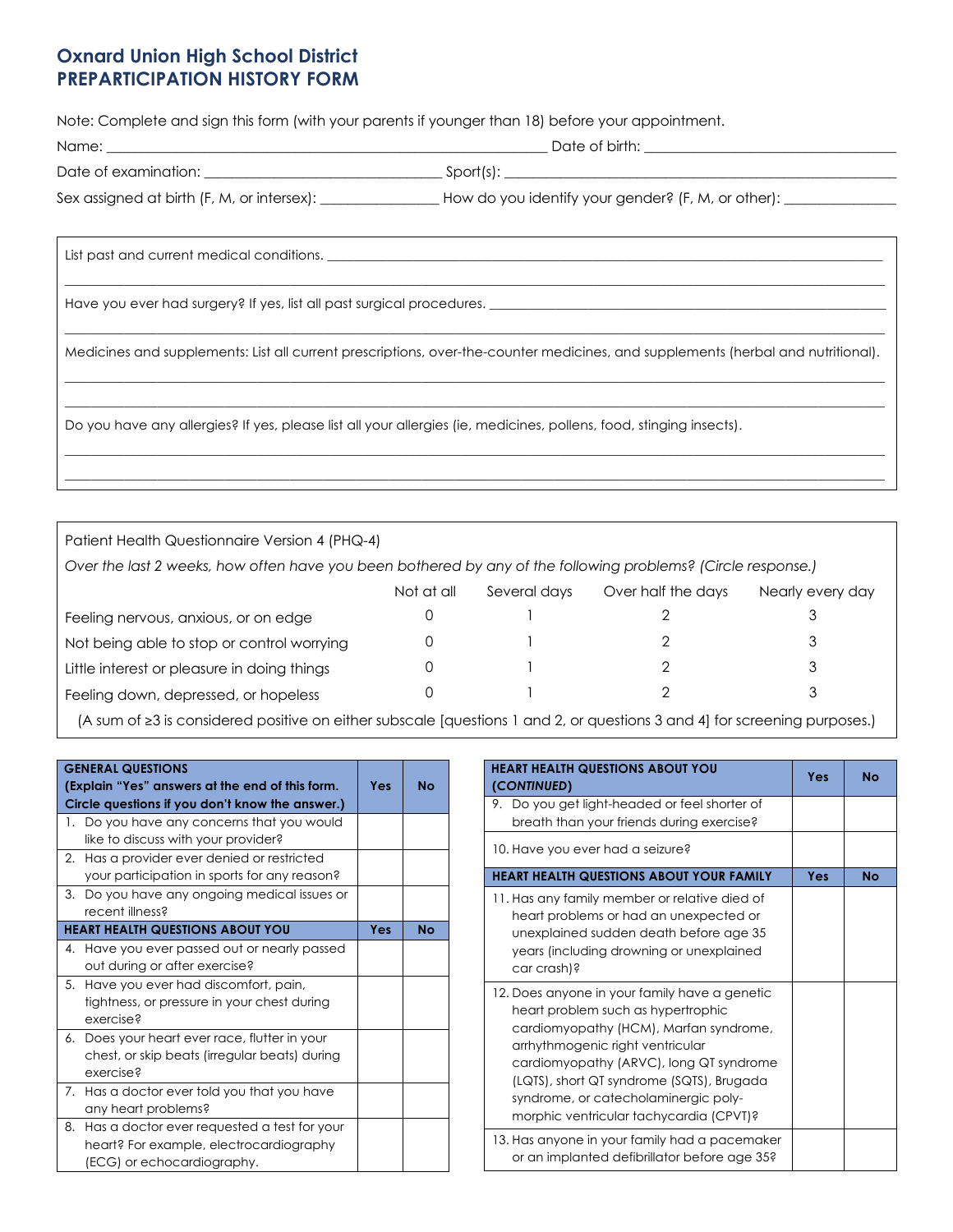| <b>BONE AND JOINT QUESTIONS</b>                  | Yes | <b>No</b> |
|--------------------------------------------------|-----|-----------|
| 14. Have you ever had a stress fracture or an    |     |           |
| injury to a bone, muscle, ligament, joint, or    |     |           |
| tendon that caused you to miss a practice        |     |           |
| or game?                                         |     |           |
| 15. Do you have a bone, muscle, ligament, or     |     |           |
| joint injury that bothers you?                   |     |           |
| <b>MEDICAL QUESTIONS</b>                         | Yes | <b>No</b> |
| 16. Do you cough, wheeze, or have difficulty     |     |           |
| breathing during or after exercise?              |     |           |
| 17. Are you missing a kidney, an eye, a testicle |     |           |
| (males), your spleen, or any other organ?        |     |           |
| 18. Do you have groin or testicle pain or a      |     |           |
| painful bulge or hernia in the groin area?       |     |           |
| 19. Do you have any recurring skin rashes or     |     |           |
| rashes that come and go, including herpes        |     |           |
| or methicillin-resistant Staphylococcus          |     |           |
| aureus (MRSA)?                                   |     |           |
| 20. Have you had a concussion or head injury     |     |           |
| that caused confusion, a prolonged               |     |           |
| headache, or memory problems?                    |     |           |
| 21. Have you ever had numbness, had tingling,    |     |           |
| had weakness in your arms or legs, or been       |     |           |
| unable to move your arms or legs after           |     |           |
| being hit or falling?                            |     |           |
| 22. Have you ever become ill while exercising in |     |           |
| the heat?                                        |     |           |
| 23. Do you or does someone in your family have   |     |           |
| sickle cell trait or disease?                    |     |           |
| 24. Have you ever had or do you have any         |     |           |
| problems with your eyes or vision?               |     |           |
|                                                  |     |           |

| <b>MEDICAL QUESTIONS (CONTINUED)</b>                                                    | Yes | <b>No</b> |
|-----------------------------------------------------------------------------------------|-----|-----------|
| 25. Do you worry about your weight?                                                     |     |           |
| 26. Are you trying to or has anyone<br>recommended that you gain or lose weight?        |     |           |
| 27. Are you on a special diet or do you avoid<br>certain types of foods or food groups? |     |           |
| 28. Have you ever had an eating disorder?                                               |     |           |
| <b>FEMALES ONLY</b>                                                                     | Yes | <b>No</b> |
| 29. Have you ever had a menstrual period?                                               |     |           |
| 30. How old were you when you had your first<br>menstrual period?                       |     |           |
| 31. When was your most recent menstrual<br>period?                                      |     |           |
| 32. How many periods have you had in the past<br>12 months?                             |     |           |

**\_\_\_\_\_\_\_\_\_\_\_\_\_\_\_\_\_\_\_\_\_\_\_\_\_\_\_\_\_\_\_\_\_\_\_\_\_\_\_\_\_\_\_\_\_\_\_\_\_\_\_\_\_\_\_\_\_ \_\_\_\_\_\_\_\_\_\_\_\_\_\_\_\_\_\_\_\_\_\_\_\_\_\_\_\_\_\_\_\_\_\_\_\_\_\_\_\_\_\_\_\_\_\_\_\_\_\_\_\_\_\_\_\_\_ \_\_\_\_\_\_\_\_\_\_\_\_\_\_\_\_\_\_\_\_\_\_\_\_\_\_\_\_\_\_\_\_\_\_\_\_\_\_\_\_\_\_\_\_\_\_\_\_\_\_\_\_\_\_\_\_\_**

**\_\_\_\_\_\_\_\_\_\_\_\_\_\_\_\_\_\_\_\_\_\_\_\_\_\_\_\_\_\_\_\_\_\_\_\_\_\_\_\_\_\_\_\_\_\_\_\_\_\_\_\_\_\_\_\_\_**

**\_\_\_\_\_\_\_\_\_\_\_\_\_\_\_\_\_\_\_\_\_\_\_\_\_\_\_\_\_\_\_\_\_\_\_\_\_\_\_\_\_\_\_\_\_\_\_\_\_\_\_\_\_\_\_\_\_ \_\_\_\_\_\_\_\_\_\_\_\_\_\_\_\_\_\_\_\_\_\_\_\_\_\_\_\_\_\_\_\_\_\_\_\_\_\_\_\_\_\_\_\_\_\_\_\_\_\_\_\_\_\_\_\_\_**

**\_\_\_\_\_\_\_\_\_\_\_\_\_\_\_\_\_\_\_\_\_\_\_\_\_\_\_\_\_\_\_\_\_\_\_\_\_\_\_\_\_\_\_\_\_\_\_\_\_\_\_\_\_\_\_\_\_**

#### **Explain "Yes" answers here.**

### **I hereby state that, to the best of my knowledge, my answers to the questions on this form are complete and correct.**

| Signature of athlete:         | Date: |
|-------------------------------|-------|
| Signature of parent/guardian: | Date: |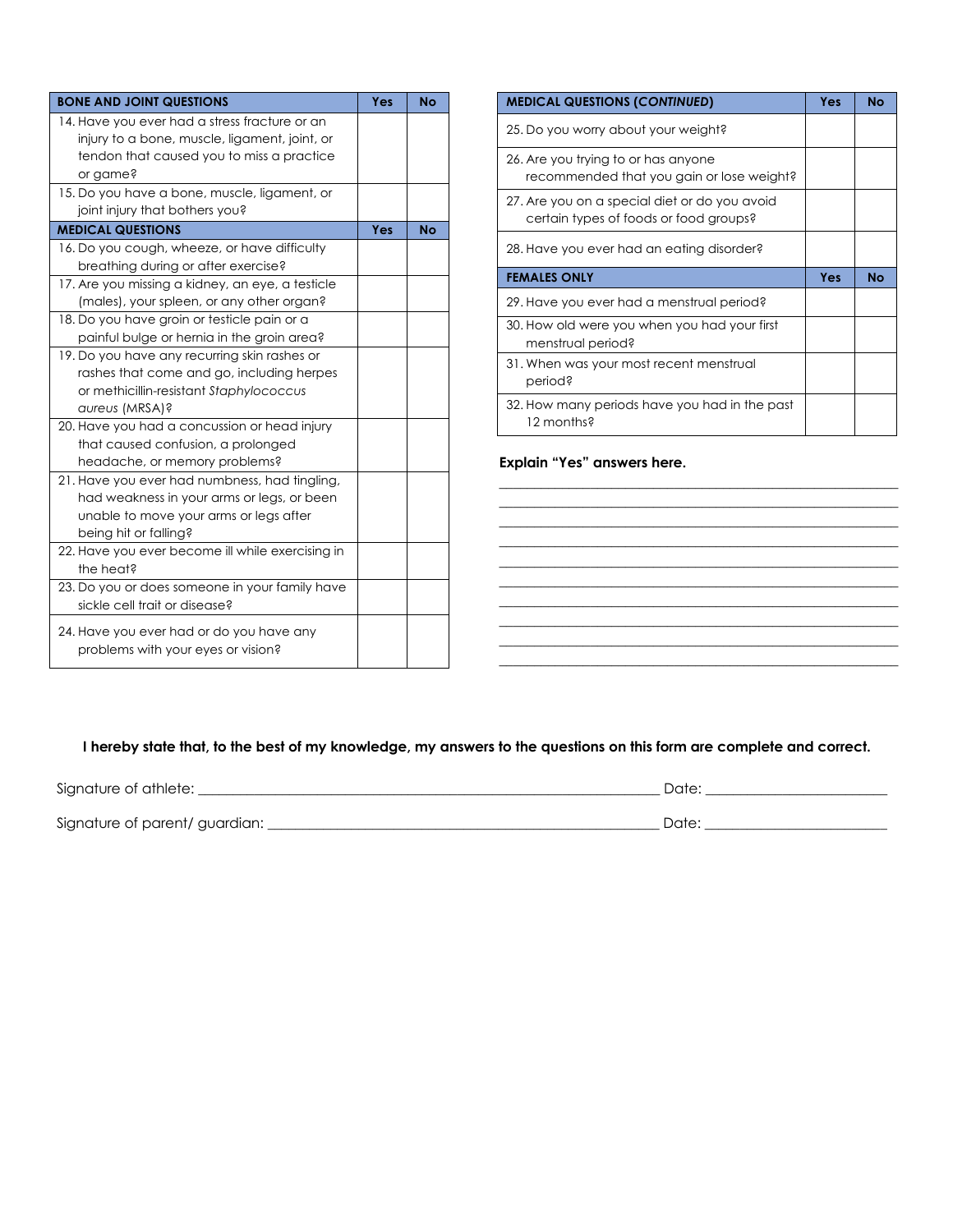# **Oxnard Union High School District PREPARTICIPATION PHYSICAL EXAMINATION FORM**

| <b>EXAMINATION</b>                               |                                                 |                                                                                                                                                   |                     |                                                  |               |                                                                                                                               |
|--------------------------------------------------|-------------------------------------------------|---------------------------------------------------------------------------------------------------------------------------------------------------|---------------------|--------------------------------------------------|---------------|-------------------------------------------------------------------------------------------------------------------------------|
| Height:                                          | Weight:                                         | BP:                                                                                                                                               |                     | $\left( \begin{array}{cccc} \end{array} \right)$ |               | Pulse:                                                                                                                        |
| Vision corrected: Y / N                          |                                                 |                                                                                                                                                   | Pupils equal: Y / N |                                                  |               |                                                                                                                               |
| <b>MEDICAL</b>                                   |                                                 |                                                                                                                                                   |                     |                                                  |               | <b>NORMAL   ABNORMAL FINDINGS</b>                                                                                             |
| Appearance<br>aortic insufficiency)              |                                                 | · Marfan stigmata (kyphoscoliosis, high-arched palate, pectus excavatum,<br>arachnodactyly, hyperlaxity, myopia, mitral valve prolapse [MVP], and |                     |                                                  |               |                                                                                                                               |
| Eyes, ears, nose, and throat                     |                                                 |                                                                                                                                                   |                     |                                                  |               |                                                                                                                               |
| Lymph nodes                                      |                                                 |                                                                                                                                                   |                     |                                                  |               |                                                                                                                               |
| Heart <sup>a</sup><br>maneuver)                  |                                                 | • Murmurs (auscultation standing, auscultation supine, and ± Valsalva                                                                             |                     |                                                  |               |                                                                                                                               |
| Lungs                                            |                                                 |                                                                                                                                                   |                     |                                                  |               |                                                                                                                               |
| Abdomen                                          |                                                 |                                                                                                                                                   |                     |                                                  |               |                                                                                                                               |
| <b>Skin</b>                                      | Staphylococcus aureus (MRSA), or tinea corporis | • Herpes simplex virus (HSV), lesions suggestive of methicillin-resistant                                                                         |                     |                                                  |               |                                                                                                                               |
| Neurological                                     |                                                 |                                                                                                                                                   |                     |                                                  |               |                                                                                                                               |
| <b>MUSCULOSKELETAL</b>                           |                                                 |                                                                                                                                                   |                     |                                                  | <b>NORMAL</b> | <b>ABNORMAL FINDINGS</b>                                                                                                      |
| <b>Neck</b>                                      |                                                 |                                                                                                                                                   |                     |                                                  |               |                                                                                                                               |
| Back                                             |                                                 |                                                                                                                                                   |                     |                                                  |               |                                                                                                                               |
| Shoulder and arm                                 |                                                 |                                                                                                                                                   |                     |                                                  |               |                                                                                                                               |
| Elbow and forearm                                |                                                 |                                                                                                                                                   |                     |                                                  |               |                                                                                                                               |
| Wrist, hand, and fingers                         |                                                 |                                                                                                                                                   |                     |                                                  |               |                                                                                                                               |
| Hip and thigh                                    |                                                 |                                                                                                                                                   |                     |                                                  |               |                                                                                                                               |
| Knee                                             |                                                 |                                                                                                                                                   |                     |                                                  |               |                                                                                                                               |
| Leg and ankle                                    |                                                 |                                                                                                                                                   |                     |                                                  |               |                                                                                                                               |
| Foot and toes                                    |                                                 |                                                                                                                                                   |                     |                                                  |               |                                                                                                                               |
| Hernia<br>Functional                             |                                                 |                                                                                                                                                   |                     |                                                  |               |                                                                                                                               |
|                                                  |                                                 | . Double-leg squat test, single-leg squat test, and box drop or step drop test                                                                    |                     |                                                  |               |                                                                                                                               |
| examination findings, or a combination of those. |                                                 |                                                                                                                                                   |                     |                                                  |               | <sup>a</sup> Consider electrocardiography (ECG), echocardiography, referral to a cardiologist for abnormal cardiac history or |
|                                                  |                                                 |                                                                                                                                                   |                     |                                                  |               |                                                                                                                               |
|                                                  |                                                 |                                                                                                                                                   |                     |                                                  |               |                                                                                                                               |
| $\square$ CLEARED FOR ATHLETICS                  |                                                 |                                                                                                                                                   |                     |                                                  |               |                                                                                                                               |
|                                                  |                                                 |                                                                                                                                                   |                     |                                                  |               |                                                                                                                               |
|                                                  |                                                 |                                                                                                                                                   |                     |                                                  |               |                                                                                                                               |
|                                                  |                                                 |                                                                                                                                                   |                     |                                                  |               |                                                                                                                               |
|                                                  |                                                 |                                                                                                                                                   |                     |                                                  |               |                                                                                                                               |
| Provider Stamp or Attached Business Card:        |                                                 |                                                                                                                                                   |                     |                                                  |               |                                                                                                                               |
|                                                  |                                                 |                                                                                                                                                   |                     |                                                  |               |                                                                                                                               |
|                                                  |                                                 |                                                                                                                                                   |                     |                                                  |               |                                                                                                                               |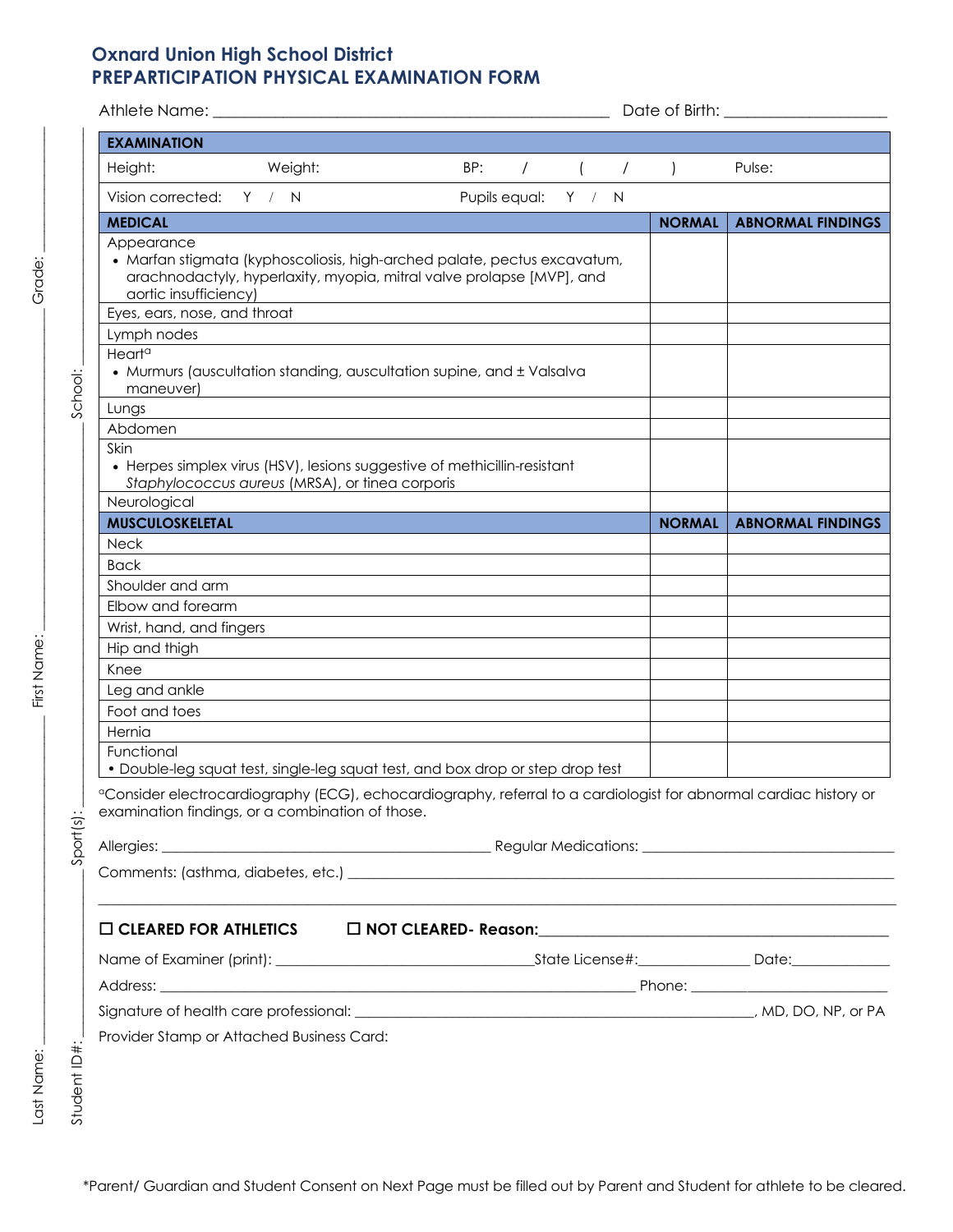### **Parent/Guardian and Student Consent**

I hereby give my consent for **EXALL EXALL EXACL** EXACL EXACL EXACL EXACL EXACL EXACL EXACL EXACL EXACL EXACL EXACL

compete in athletics. I authorize the student to go with and be supervised by a representative of the school on any trips. In case this student becomes ill or is injured, you are authorized to have the student treated and I authorized the medical agency to render treatment. I consent to evaluation and treatment by the Certified Athletic Trainer, any X-ray examination, anesthetic, medical , or surgical diagnosis or treatment and hospital care which is deemed advisable by, and is to be rendered under, the general or special supervision of any physician and surgeon licensed under the provisions of the Medical Practice Act on the medical staff of any accredited hospital, whether such diagnosis or treatment is rendered at the office of said physician or said hospital it is understood that this authorization is given in advance of any specific diagnosis, treatment or hospital care being required, but is given to provide authority and power on the part of the school representative to give specific consent to any and all such diagnosis, treatment or hospital care which aforementioned physician in the exercise of his/her best judgement may deem advisable. This authorization shall remain effective until the end of the school year unless sooner revoked in writing and delivered to the school.

| Parent/ Guardian Signature: | Date: |
|-----------------------------|-------|
| Student Signature:          | Date: |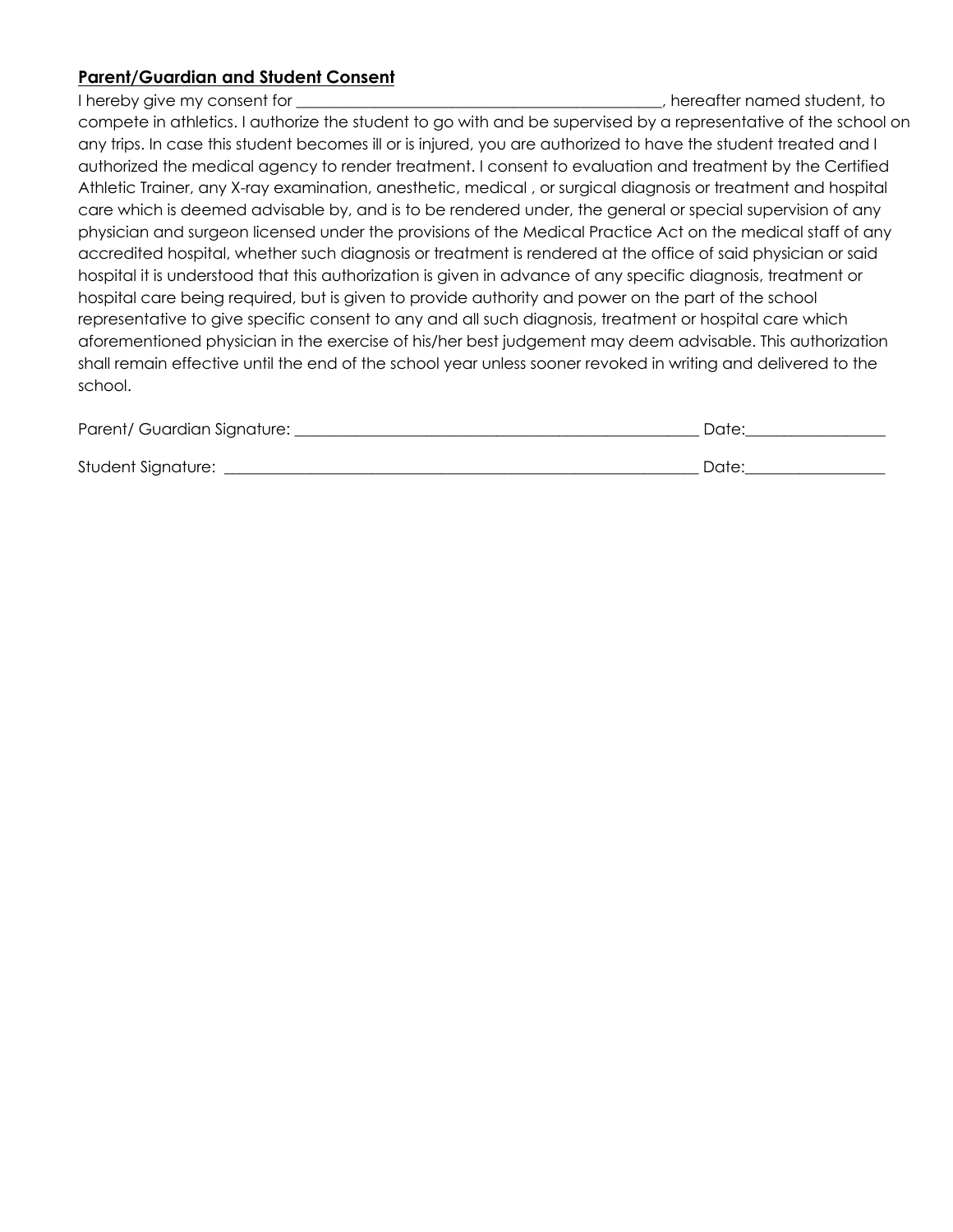# **Oxnard Union High School District FORMULARIO DE HISTORIAL CLÍNICO**

Nota: Complete y firme este formulario (con la supervisión de sus padres si es menor de 18 años) antes de acudir a su cita. Nombre : \_\_\_\_\_\_\_\_\_\_\_\_\_\_\_\_\_\_\_\_\_\_\_\_\_\_\_\_\_\_\_\_\_\_\_\_\_\_\_\_\_\_\_\_\_\_\_\_\_\_\_\_\_ Fecha de nacimiento : \_\_\_\_\_\_\_\_\_\_\_\_\_\_\_\_\_\_\_\_\_\_\_\_\_\_\_\_\_\_\_\_\_\_

 $\_$  , and the state of the state of the state of the state of the state of the state of the state of the state of the state of the state of the state of the state of the state of the state of the state of the state of the

 $\_$  , and the state of the state of the state of the state of the state of the state of the state of the state of the state of the state of the state of the state of the state of the state of the state of the state of the  $\_$  , and the set of the set of the set of the set of the set of the set of the set of the set of the set of the set of the set of the set of the set of the set of the set of the set of the set of the set of the set of th

| Fecha del examen medico: | Deporte(s): |
|--------------------------|-------------|
|                          |             |

Sexo que se le asigno al nacer (F, M o intersexual): \_\_\_\_\_\_\_\_\_\_\_\_ ¿Con cual genero se identifica? (F, M u otro): \_\_\_\_\_\_\_\_\_\_\_\_

Mencione los padecimientos médicos pasados y actuales que haya tenido. \_\_\_\_\_\_\_\_\_\_\_\_\_\_\_\_\_\_\_\_\_\_\_\_\_\_\_\_\_\_\_\_\_\_\_\_\_\_\_\_\_\_\_\_\_\_\_\_\_

¿Alguna vez se le practicóuna cirugía? Si la respuesta es afirmativa, haga una lista de todas sus cirugías previas.

Medicamentos y suplementos: Enumere todos los medicamentos recetados, medicamentos de venta libre y suplementos (herbolarios y nutricionales) que consume.

¿Sufre de algún tipo de alergia? Si la respuesta es afirmativa, haga una lista de todas sus alergias (por ejemplo, a algún medica- mento, al polen, a los alimentos, a las picaduras de insectos).

 $\_$  , and the state of the state of the state of the state of the state of the state of the state of the state of the state of the state of the state of the state of the state of the state of the state of the state of the  $\_$  , and the state of the state of the state of the state of the state of the state of the state of the state of the state of the state of the state of the state of the state of the state of the state of the state of the

Cuestionario sobre la salud del paciente versión 4 (PHQ-4)

*Durante las últimas dos semanas, ¿con quéfrecuencia experimentóalguno de los siguientes problemas de salud? (Encierre en un círculo la respuesta)* 

|                                                    | Ningun dia | Varios dias | Mas de la<br>mitad de los dias | Casi todos<br>los dias |
|----------------------------------------------------|------------|-------------|--------------------------------|------------------------|
| Se siente nervioso, ansioso o inquieto             |            |             |                                |                        |
| No es capaz de detener o controlar la preocupación |            |             |                                |                        |
| Siente poco interes o satisfacción por hacer cosas |            |             |                                |                        |
| Se siente triste, deprimido o desesperado          |            |             |                                |                        |

(Una suma ≥3 se considera positiva en cualquiera de las subescalas, [preguntas 1 y 2 o preguntas 3 y 4] a fin de obtener un diagnóstico).

| <b>PREGUNTAS GENERALES</b><br>(Dé una explicación para las preguntas en las que<br>contestó "Sí", en la parte final de este formulario.<br>Encierre en un círculo las preguntas si no sabe la<br>respuesta). | Sí | <b>No</b> |
|--------------------------------------------------------------------------------------------------------------------------------------------------------------------------------------------------------------|----|-----------|
| 1. ¿Tiene alguna preocupación que le gustaría<br>discutir con su proveedor de servicios<br>medicos?                                                                                                          |    |           |
| 2. ¿Alguna vez un proveedor de servicios<br>medicos le prohibio o restringio practicar<br>deportes por algun motivo?                                                                                         |    |           |
| 3. ¿Padece algun problema medico o<br>enfermedad reciente?                                                                                                                                                   |    |           |
| <b>PREGUNTAS SOBRE SU SALUD CARDIOVASCULAR</b>                                                                                                                                                               | Sí | <b>No</b> |
| 4. ¿Alguna vez se desmayo o estuvo a punto<br>de desmayarse mientras hacia, o después<br>de hacer, ejercicio?                                                                                                |    |           |
| 5. ¿Alguna vez sintio molestias, dolor,<br>compresión o presión en el pecho mientras<br>hacia ejercicio?                                                                                                     |    |           |

| <b>PREGUNTAS SOBRE SU SALUD CARDIOVASCULAR</b><br>(CONTINUACIÓN)                                                                                                 | Sí | Nο |
|------------------------------------------------------------------------------------------------------------------------------------------------------------------|----|----|
| 6. ¿Alguna vez sintio que su corazon se<br>aceleraba, palpitaba en su pecho o latía<br>intermitente-mente (con latidos irregulares)<br>mientras hacia ejercicio? |    |    |
| 7. ¿Alguna vez un medico le dijo que tiene<br>prob-lemas cardíacos?                                                                                              |    |    |
| ¿Alguna vez un medico le pidio que se<br>8.<br>hiciera un examen del corazon? Por<br>ejemplo, electro-cardiografia (ECG) o<br>ecocardiografia.                   |    |    |
| 9. Cuando hace ejercicio, ase siente mareado<br>o siente que le falta el aire mas que a sus<br>amigos?                                                           |    |    |
| 10. ¿Alguna vez tuvo convulsiones?                                                                                                                               |    |    |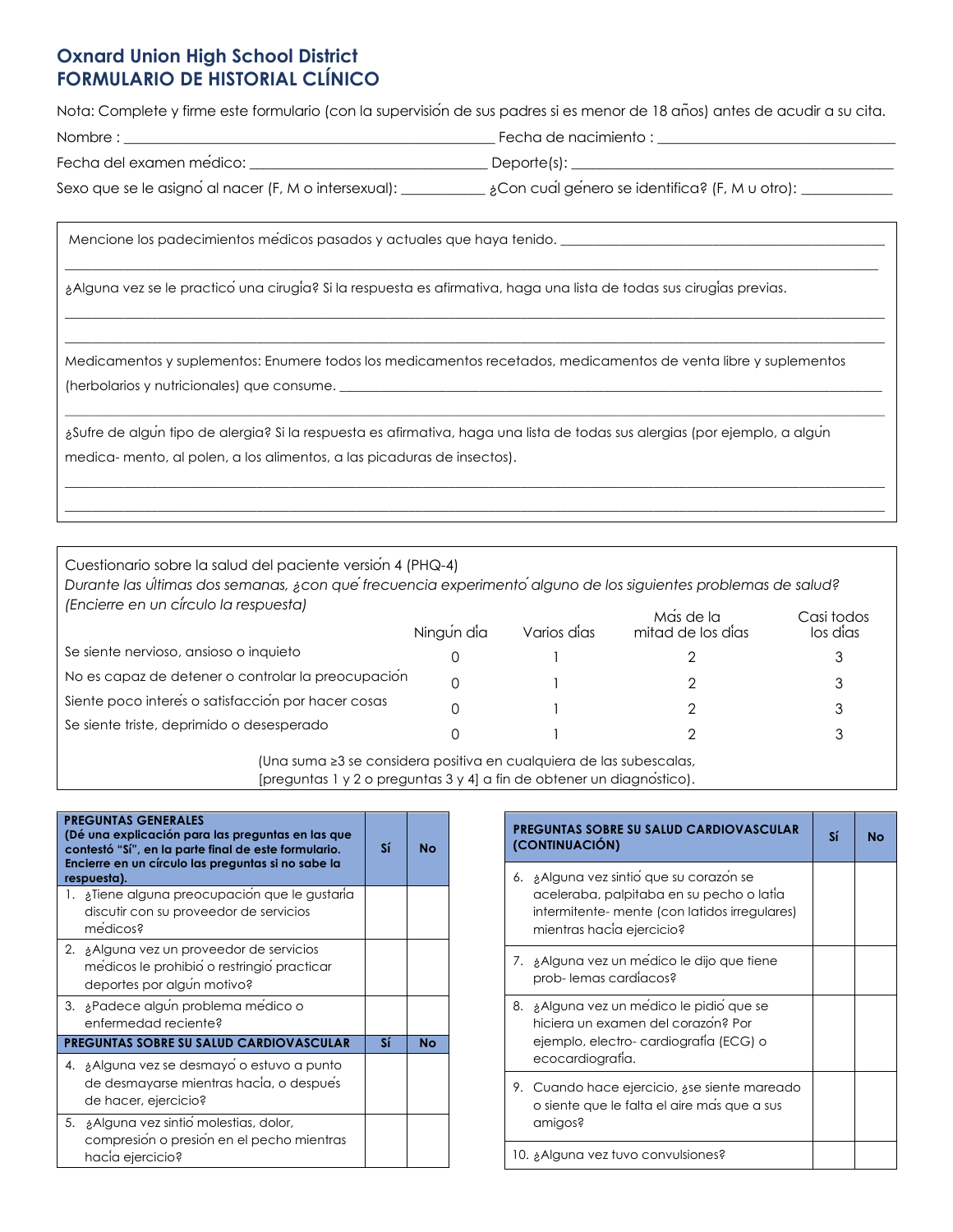| PREGUNTAS SOBRE LA SALUD<br><b>CARDIOVASCULAR DE SU FAMILIA</b>                                                                                                                                                                                                                                                                                                                                       | Sí | No |
|-------------------------------------------------------------------------------------------------------------------------------------------------------------------------------------------------------------------------------------------------------------------------------------------------------------------------------------------------------------------------------------------------------|----|----|
| 11. ¿Alguno de los miembros de su familia o pari-<br>ente murio debido a problemas cardíacos o<br>tuvo una muerte subita e inesperada o<br>inexplicable antes de los 35 años de edad<br>(incluyendo muerte por ahogamiento o un<br>accidente auto- movilístico inexplicables)?                                                                                                                        |    |    |
| 12. ¿Alguno de los miembros de su familia<br>padece un problema cardíaco genetico<br>como la mio-cardiopatía hipertrofica (HCM),<br>el síndrome de Marfan, la miocardiopatía<br>arritmogénica del ventrículo derecho (ARVC),<br>el sindrome del QT largo (LQTS), el sindrome<br>del QT corto (SQTS), el síndrome de Brugada o<br>la taquicardia ven-tricular polimorfica<br>catecolaminergica (CPVT)? |    |    |
| 13. ¿Alguno de los miembros de su familia utilizo<br>un marcapasos o se le implanto un<br>desfibrilador antes de los 35 años?                                                                                                                                                                                                                                                                         |    |    |
| PREGUNTAS SOBRE LOS HUESOS Y LAS<br><b>ARTICULACIONES</b>                                                                                                                                                                                                                                                                                                                                             | Sí | No |
| 14. ¿Alguna vez sufrio una fractura por estres o<br>una lesión en un hueso, músculo, ligamento,<br>articu-lación o tendón que le hizo faltar a una<br>práctica o juego?                                                                                                                                                                                                                               |    |    |
| 15. ¿Sufre alguna lesión ósea, muscular, de los<br>ligamentos o de las articulaciones que le<br>causa molestia?                                                                                                                                                                                                                                                                                       |    |    |
| <b>PREGUNTAS SOBRE CONDICIONES MÉDICAS</b>                                                                                                                                                                                                                                                                                                                                                            | Sí | No |
| 16. ¿Tose, sibila o experimenta alguna dificultad<br>para respirar durante o despues de hacer<br>ejercicio?                                                                                                                                                                                                                                                                                           |    |    |
| 17. ¿Le falta un riñon, un ojo, un testículo (en el<br>caso de los hombres), el bazo o cualquier otro<br>organo?                                                                                                                                                                                                                                                                                      |    |    |
| 18. ¿Sufre dolor en la ingle o en los testículos, o<br>tiene alguna protuberancia o hernia dolorosa<br>en la zona inguinal?                                                                                                                                                                                                                                                                           |    |    |
| 19. ¿Padece erupciones cutaneas recurrentes o<br>que aparecen y desaparecen, incluyendo el<br>herpes o Staphylococcus aureus resistente a<br>la meticilina (MRSA)?                                                                                                                                                                                                                                    |    |    |
| 20. ¿Alguna vez sufrio un traumatismo<br>craneoence- fálico o una lesión en la cabeza<br>que le causo confusión, un dolor de cabeza<br>prolongado o problemas de memoria?                                                                                                                                                                                                                             |    |    |

| <b>PREGUNTAS SOBRE CONDICIONES MÉDICAS</b><br>(CONTINUACIÓN)                                                                                                                             | Sí | Nο |  |
|------------------------------------------------------------------------------------------------------------------------------------------------------------------------------------------|----|----|--|
| 21. ¿Alguna vez sintio adormecimiento,<br>hormigueo, debilidad en los brazos o piernas,<br>o fue incapaz de mover los brazos o las<br>piernas después de sufrir un golpe o una<br>caida? |    |    |  |
| 22. ¿Alguna vez se enfermo al realizar ejercicio<br>cuando hacía calor?                                                                                                                  |    |    |  |
| ¿Usted o algun miembro de su familia tiene el<br>23.<br>rasgo drepanocítico o padece una<br>enfermedad drepanocitica?                                                                    |    |    |  |
| 24. ¿Alguna vez tuvo o tiene algun problema con<br>sus ojos o su visión?                                                                                                                 |    |    |  |
| 25.<br>¿Le preocupa su peso?                                                                                                                                                             |    |    |  |
| 26.<br>¿Esta tratando de bajar o subir de peso, o<br>alguien le recomendo que baje o suba de<br>peso?                                                                                    |    |    |  |
| 27. ¿Sigue alguna dieta especial o evita ciertos<br>tipos o grupos de alimentos?                                                                                                         |    |    |  |
| ¿Alguna vez sufrio un desorden alimenticio?<br>28.                                                                                                                                       |    |    |  |
| ÚNICAMENTE MUJERES                                                                                                                                                                       | Sí | No |  |
| 29.<br>¿Ha tenido al menos un periodo menstrual?                                                                                                                                         |    |    |  |
| ¿A los cuantos años tuvo su primer periodo<br>30.<br>menstrual?                                                                                                                          |    |    |  |
| 31. ¿Cuando fue su periodo menstrual mas<br>reciente?                                                                                                                                    |    |    |  |
| 32.<br>¿Cuantos periodos menstruales ha tenido en<br>los últimos 12 meses?                                                                                                               |    |    |  |

**Proporcione una explicación aquí para las preguntas en las que contestó "Sí".**

**\_\_\_\_\_\_\_\_\_\_\_\_\_\_\_\_\_\_\_\_\_\_\_\_\_\_\_\_\_\_\_\_\_\_\_\_\_\_\_\_\_\_\_\_\_\_\_\_\_\_\_\_\_\_\_\_\_**

**\_\_\_\_\_\_\_\_\_\_\_\_\_\_\_\_\_\_\_\_\_\_\_\_\_\_\_\_\_\_\_\_\_\_\_\_\_\_\_\_\_\_\_\_\_\_\_\_\_\_\_\_\_\_\_\_\_ \_\_\_\_\_\_\_\_\_\_\_\_\_\_\_\_\_\_\_\_\_\_\_\_\_\_\_\_\_\_\_\_\_\_\_\_\_\_\_\_\_\_\_\_\_\_\_\_\_\_\_\_\_\_\_\_\_**

**\_\_\_\_\_\_\_\_\_\_\_\_\_\_\_\_\_\_\_\_\_\_\_\_\_\_\_\_\_\_\_\_\_\_\_\_\_\_\_\_\_\_\_\_\_\_\_\_\_\_\_\_\_\_\_\_\_**

**\_\_\_\_\_\_\_\_\_\_\_\_\_\_\_\_\_\_\_\_\_\_\_\_\_\_\_\_\_\_\_\_\_\_\_\_\_\_\_\_\_\_\_\_\_\_\_\_\_\_\_\_\_\_\_\_\_**

### **Por la presente declare que, según mis conocimientos, mis respuestas a las preguntas de este formulario están completes y son correctas.**

Firma del atleta: \_\_\_\_\_\_\_\_\_\_\_\_\_\_\_\_\_\_\_\_\_\_\_\_\_\_\_\_\_\_\_\_\_\_\_\_\_\_\_\_\_\_\_\_\_\_\_\_\_\_\_\_\_\_\_\_\_\_\_\_\_\_\_\_\_\_\_\_\_ Fecha: \_\_\_\_\_\_\_\_\_\_\_\_\_\_\_\_\_\_\_\_\_\_\_\_\_\_

Firma del padre o tutor: \_\_\_\_\_\_\_\_\_\_\_\_\_\_\_\_\_\_\_\_\_\_\_\_\_\_\_\_\_\_\_\_\_\_\_\_\_\_\_\_\_\_\_\_\_\_\_\_\_\_\_\_\_\_\_\_\_\_\_\_\_\_ Fecha: \_\_\_\_\_\_\_\_\_\_\_\_\_\_\_\_\_\_\_\_\_\_\_\_\_\_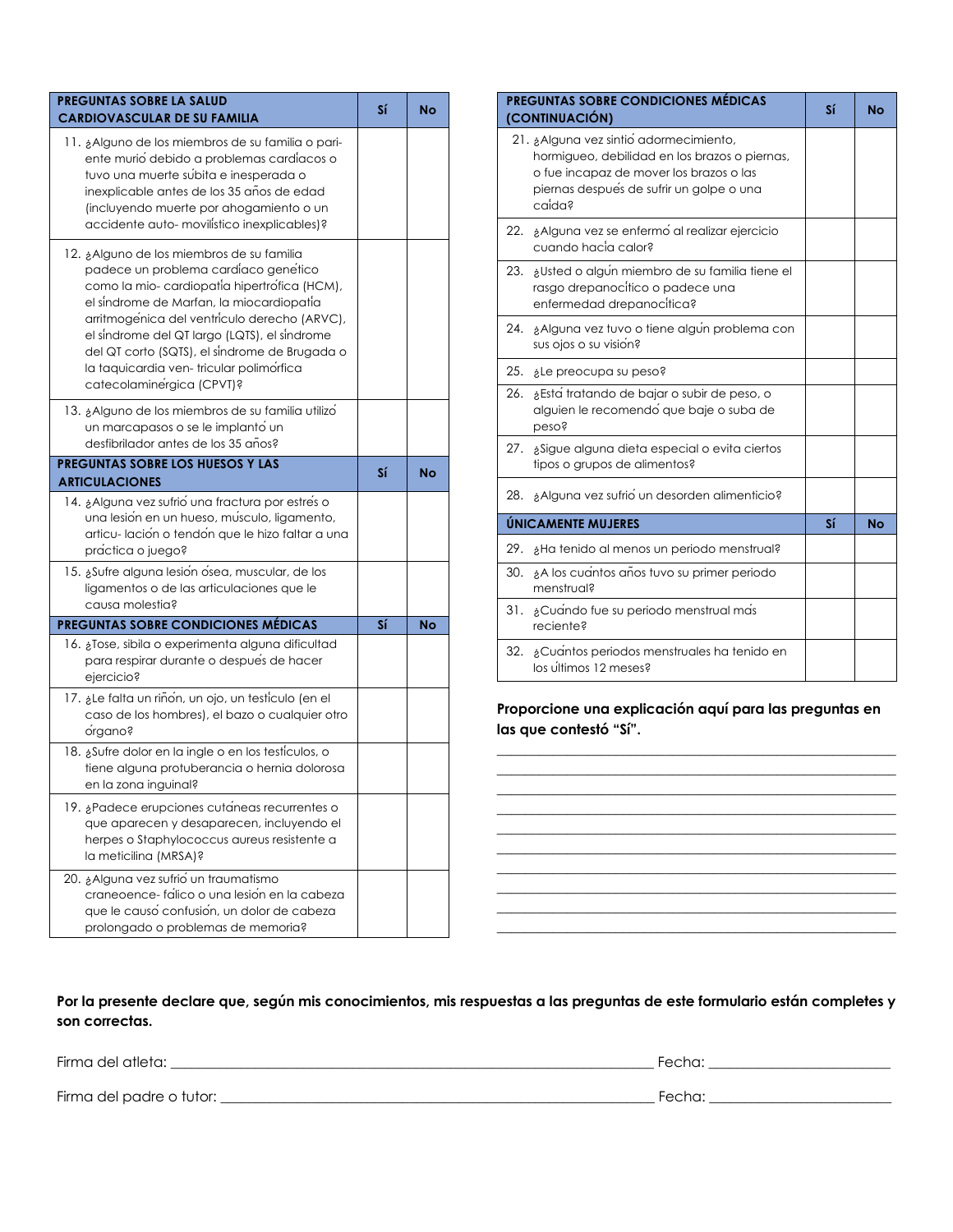## **Oxnard Union High School District FORMULARIO FÍSICO EXÁMEN**

| <b>EXAMINATION</b>                               |                                                 |                                                                                                                                                   |                         |  |                |                                   |  |
|--------------------------------------------------|-------------------------------------------------|---------------------------------------------------------------------------------------------------------------------------------------------------|-------------------------|--|----------------|-----------------------------------|--|
| Height:                                          | Weight:                                         | BP:                                                                                                                                               | $\sqrt{2}$ ( $\sqrt{2}$ |  | $\overline{)}$ | Pulse:                            |  |
| Vision corrected: Y / N                          |                                                 | Pupils equal: Y / N                                                                                                                               |                         |  |                |                                   |  |
| <b>MEDICAL</b>                                   |                                                 |                                                                                                                                                   |                         |  |                | <b>NORMAL   ABNORMAL FINDINGS</b> |  |
| Appearance<br>aortic insufficiency)              |                                                 | • Marfan stigmata (kyphoscoliosis, high-arched palate, pectus excavatum,<br>arachnodactyly, hyperlaxity, myopia, mitral valve prolapse [MVP], and |                         |  |                |                                   |  |
| Eyes, ears, nose, and throat                     |                                                 |                                                                                                                                                   |                         |  |                |                                   |  |
| Lymph nodes                                      |                                                 |                                                                                                                                                   |                         |  |                |                                   |  |
| Heart <sup>a</sup><br>maneuver)                  |                                                 | • Murmurs (auscultation standing, auscultation supine, and ± Valsalva                                                                             |                         |  |                |                                   |  |
| Lungs                                            |                                                 |                                                                                                                                                   |                         |  |                |                                   |  |
| Abdomen                                          |                                                 |                                                                                                                                                   |                         |  |                |                                   |  |
| Skin                                             | Staphylococcus aureus (MRSA), or tinea corporis | • Herpes simplex virus (HSV), lesions suggestive of methicillin-resistant                                                                         |                         |  |                |                                   |  |
| Neurological                                     |                                                 |                                                                                                                                                   |                         |  |                |                                   |  |
| <b>MUSCULOSKELETAL</b>                           |                                                 |                                                                                                                                                   |                         |  | <b>NORMAL</b>  | <b>ABNORMAL FINDINGS</b>          |  |
| <b>Neck</b>                                      |                                                 |                                                                                                                                                   |                         |  |                |                                   |  |
| <b>Back</b>                                      |                                                 |                                                                                                                                                   |                         |  |                |                                   |  |
| Shoulder and arm                                 |                                                 |                                                                                                                                                   |                         |  |                |                                   |  |
| Elbow and forearm                                |                                                 |                                                                                                                                                   |                         |  |                |                                   |  |
| Wrist, hand, and fingers                         |                                                 |                                                                                                                                                   |                         |  |                |                                   |  |
| Hip and thigh                                    |                                                 |                                                                                                                                                   |                         |  |                |                                   |  |
| Knee                                             |                                                 |                                                                                                                                                   |                         |  |                |                                   |  |
| Leg and ankle                                    |                                                 |                                                                                                                                                   |                         |  |                |                                   |  |
| Foot and toes                                    |                                                 |                                                                                                                                                   |                         |  |                |                                   |  |
| Hernia                                           |                                                 |                                                                                                                                                   |                         |  |                |                                   |  |
| Functional                                       |                                                 | • Double-leg squat test, single-leg squat test, and box drop or step drop test                                                                    |                         |  |                |                                   |  |
|                                                  |                                                 |                                                                                                                                                   |                         |  |                |                                   |  |
| examination findings, or a combination of those. |                                                 | <sup>o</sup> Consider electrocardiography (ECG), echocardiography, referral to a cardiologist for abnormal cardiac history or                     |                         |  |                |                                   |  |
|                                                  |                                                 |                                                                                                                                                   |                         |  |                |                                   |  |
|                                                  |                                                 |                                                                                                                                                   |                         |  |                |                                   |  |
|                                                  |                                                 | <u> 1989 - Jan James James James James James James James James James James James James James James James James J</u>                              |                         |  |                |                                   |  |
|                                                  |                                                 |                                                                                                                                                   |                         |  |                |                                   |  |
|                                                  |                                                 |                                                                                                                                                   |                         |  |                |                                   |  |
|                                                  |                                                 |                                                                                                                                                   |                         |  |                |                                   |  |
|                                                  |                                                 |                                                                                                                                                   |                         |  |                |                                   |  |
| Provider Stamp or Attached Business Card:        |                                                 |                                                                                                                                                   |                         |  |                |                                   |  |

Grado:

Nombre: